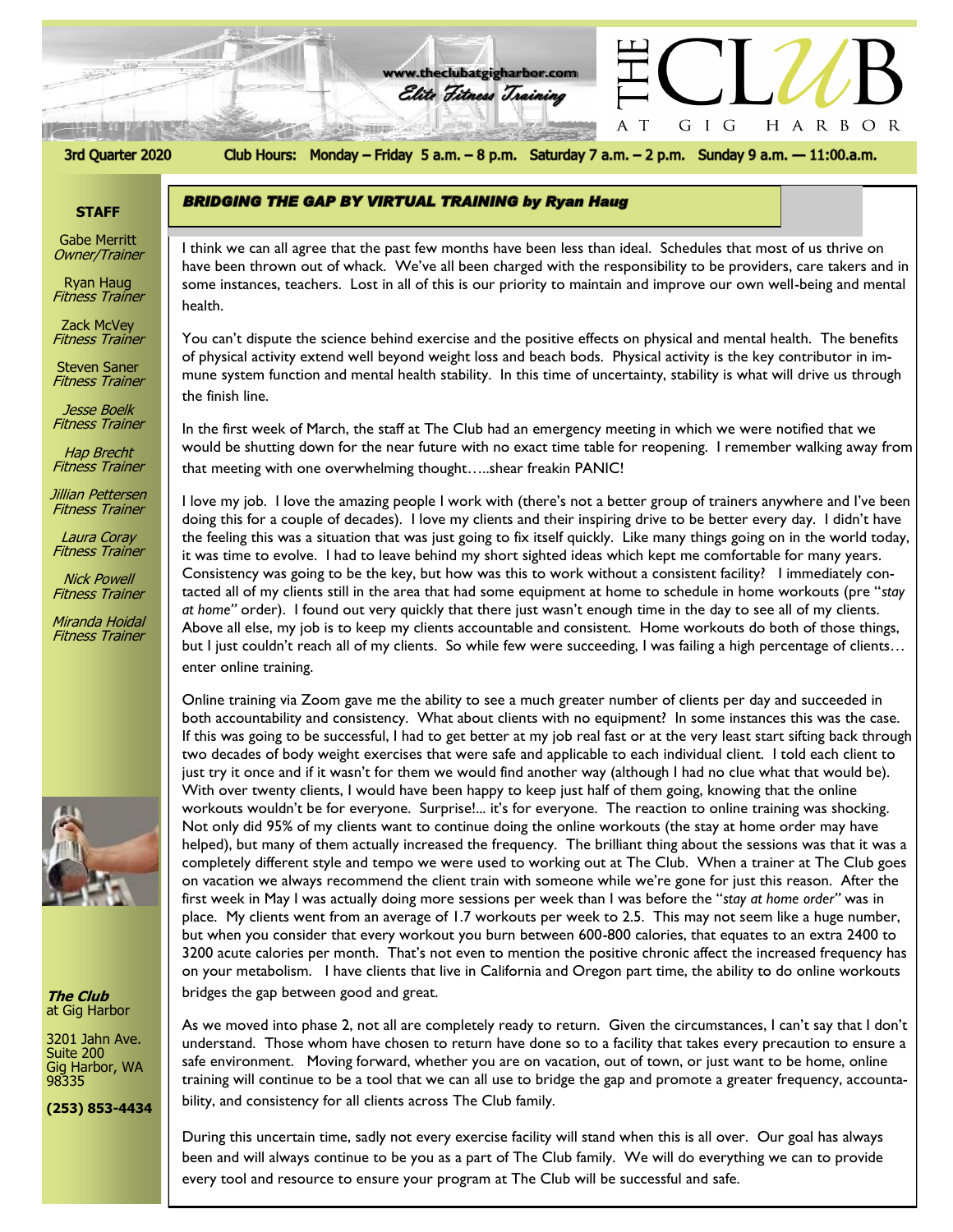## **DO THERMAGENICS WORK? By Hap Brecht**

We live in a culture of quick fixes and supplements advertised to do the work for us. Thermogenics are those weight loss pills guaranteed to give you the body that you're looking for. The problem with this is that there are no shortcuts to health and fitness.

Thermogenic commercials will hype up their "proprietary blend" of magical ingredients that will strip off fat and then advise that you talk to your doctor. A competent M.D. that cares about your health won't support taking these supplements. Reality shows that these blends are mixtures of stimulants, ingredients that raise your heart rate, boosting metabolism and decrease appetite. These heart rate inducers range from 2, 4 – dinitrophenyl, which is very stressful and dangerous for your heart, to capsaicin, the molecule in chili peppers that make them spicy. This range of both number and quantity of stimulants is not regulated or proven to actually be effective for burning fat.

Studies have shown that, yes, stimulants help metabolism. Those studies also show that we don't need the astronomical amount of stimulants that thermogenics provide. Consumption of an extreme amount of stimulants may affect your sleep negatively, which is part of the design. Thermogenics make it tougher to fall asleep, which means that you're awake walking around and burning more calories than while your body should be sleeping and recovering in a healthy manor.

The optimal amount of caffeine that will boost your metabolism and be relatively safe is  $3 - 5$  mg/kg bodyweight. For most people, that equates to  $\sim$ 2 cups of coffee for the whole day. Using caffeine in this manor has been shown to increase metabolism by 4% and increase fat burning potential by 16% in a 24 hour period. Hydroxycut, the most popular thermogenic supplement, has 400 mg of caffeine per serving. Some of the side effects are; shortness of breath, nervousness and irregular heartbeat. In this case, less is more. With the high levels of stimulants in thermogenics and the way in which they are advertised, they can actually hinder weight loss. The commercials would have you think that the supplement will do all the work for you; sadly it won't. Another major flaw is that for many people, working out while using stimulants elevates their heartrate to an uncomfortable and dangerous level, which makes you less likely to exercise while trying to lose weight.

Fitness is a lifestyle that requires consistency and focus on your goals. Achieving your goals does not come from a pill or powder; it comes from exercise and nutrition. Your morning coffee is great, but thermogenics should be avoided.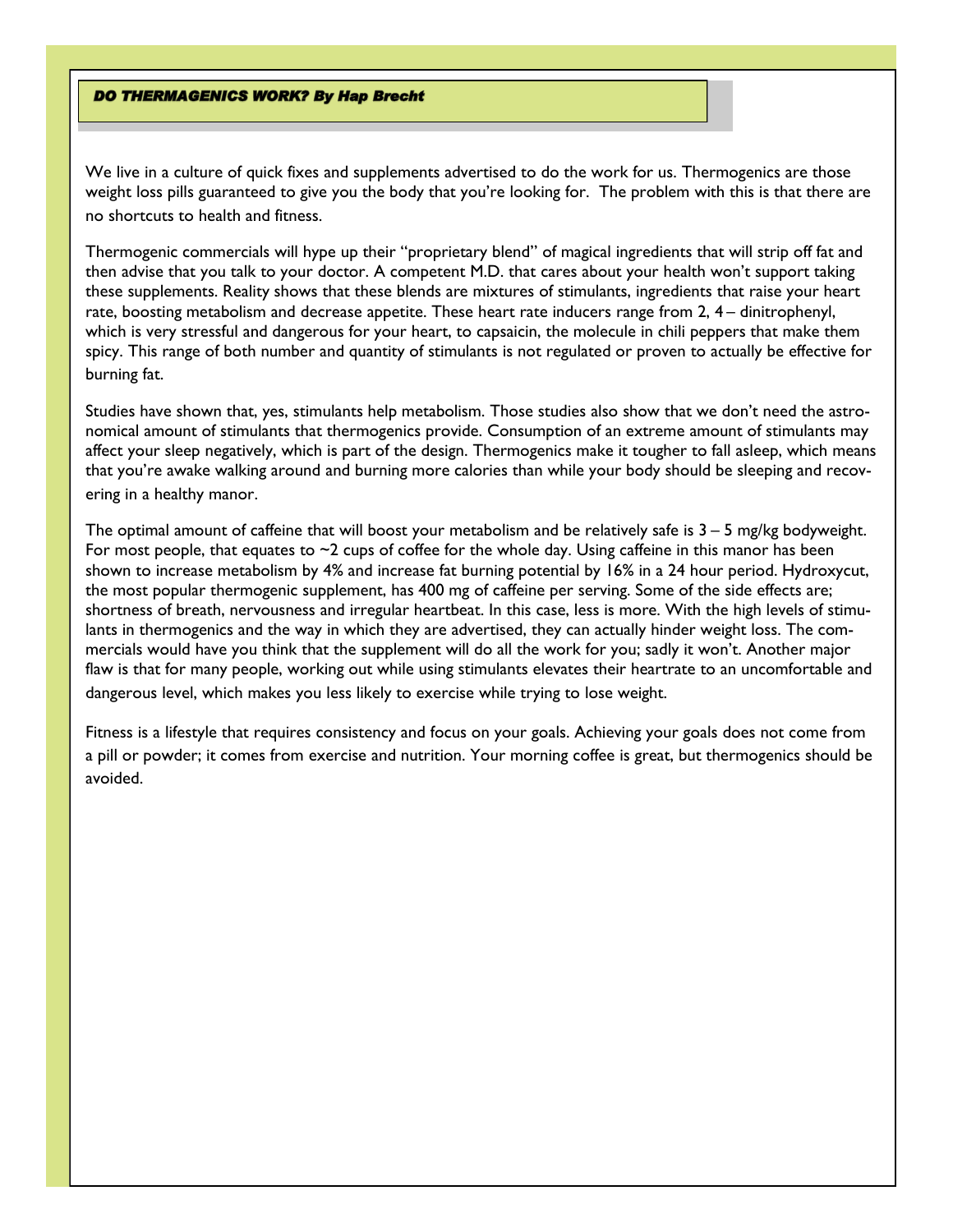# **PATIENCE IN YOUR WEIGHT LOSS by Jesse Boelk**

Many of us have gained a couple extra pounds during our time in quarantine. While you may be in a hurry to get it back off, this may not be the best approach. After time away from a regular workout program, you will have lost some muscle, strength and potentially created some malalignment issues.

The last thing you want to do is rush back into a program that may potentially cause an injury or over-train and cause you to be so sore that you can't walk. Start by identifying any imbalances, use your foam roll or Theragun, then recondition your body progressively and build back your strength and muscle you may have lost. While many of us focus on our workouts to burn fat, remember that your metabolism is the key to losing fat and that relies on your muscle mass as a furnace to burn fat outside of the gym.

Next, start to refocus on not only your scale weight, but also your body composition to ensure that you are headed in the right direction. Weigh yourself at the same time of day and make sure you are adequately hydrated. When you do your body composition, hydration can drastically affect the accuracy of your results. Try not to get frustrated, good fat loss is a slow process, but it will ensure that you maintain your goals as you reach them. Try to identify large goals for fat and lean mass and then create small stepping stones and positive reinforcements for yourself when you reach each one.

Turn your setbacks into modes of creating structure and a positive lifestyle approach to your goals. For example, if you go out to dinner and eat too much, don't feel guilty as this can create a negative cycle. Instead use this set back as an opportunity to create a plan for a healthy breakfast, then get outside and do a little extra outdoor hike or kayaking to burn off your extra calories. This will help create healthy habits and prevent you from falling into a negative cycle, as guilt often leads to comfort eating, leaving you lethargic and not wanting to exercise.

Practice patience with your program, stay consistent, and think outside of the box. Your training frequency and intensity are the two most important factors in your program right now. You may want to increase your training frequency, or change up the intensity and type of workouts you are using to get to your goals. For example, if you were training two days a week, you may consider training 3 days a week and adding a mobility workout to address any imbalances or problem areas. Good luck and welcome back!



# **We're on Facebook!**

 Not a friend on Facebook yet? "Like" us today and look for new recipes and tips to stay lean, healthy and fit, as well as schedule updates and *Club* news!

 Just search "*The Club at Gig Harbor*" in the Facebook search bar, look for the logo and click "like".